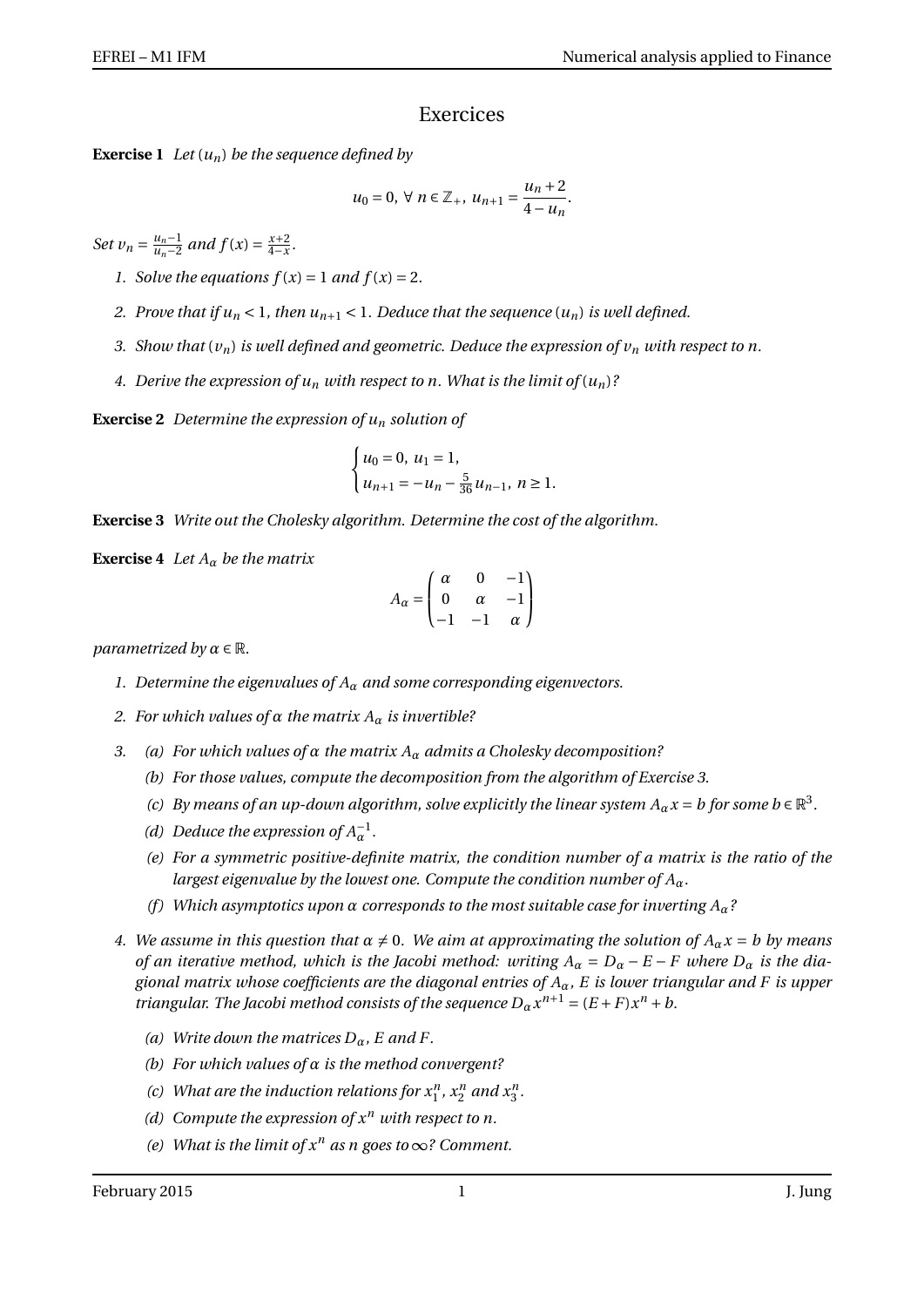**Exercise 5** *Give the solutions to the following ODEs:*

$$
\hat{y}'(t) = 2\hat{y}(t) + 1;
$$
  $\hat{y}'(t) = \frac{t}{t^2 + 1}\hat{y}(t);$   $\hat{y}'(t) = -(\tan t)\hat{y}(t) + \cos t;$   $t\hat{y}'(t) = -\hat{y}(t) + t,$ 

*supplemented with the initial condition*  $\hat{y}(t_0) = y_0$ *. Specify for which*  $t_0$  *such solutions exist.* 

**Exercise 6** *1. Determine the solutions to the second-order ODE*

$$
y''(t) - 2y'(t) + y(t) = 0.
$$

*2. We then focus on the ODE*

$$
\begin{cases}\ny''(t) - 2y'(t) + y(t) = \cos t, \\
y(0) = 0, \\
y'(0) = 1.\n\end{cases}
$$
\n(1)

- *(a) Prove that there exists a unique maximal solution of* (1)*.*
- *(b) Prove that this solution is defined for*  $t \in \mathbb{R}$
- *(c) What are the eigenvalues of the corresponding matrix?*
- (d) Determine C such that  $y(t) = C(t)e^{t}$  satisfies (1).
- *(e) Conclude.*

**Exercise 7** *We consider the ordinary differential equation*

$$
(t2 + 1)\hat{y}'(t) + t = t\hat{y}(t)2.
$$
 (2)

- *1. Determine two constant solutions of* (2)*.*
- *2. Assume that*  $y(0) = y_0 ∈ ] −1,1[$ *. Prove the existence of a solution to* (2) *defined for*  $t ∈ ℝ$ *.*
- *3. Set*  $\hat{z} = \hat{y} 1$ *. Show that*  $\hat{z}$  *satisfies*

$$
(t2 + 1)\hat{z}'(t) = t(2\hat{z}(t) + \hat{z}^{2}(t)).
$$
\n(3)

- 4. *Set*  $\hat{w} = \frac{1}{2}$ *. Determine the equation satisfied by*  $\hat{w}$  *and solve* (2)*.*
- *5. Apply the explicit and implicit Euler schemes to* (2)*.*

**Exercise 8** *These equations model the evolution of an isolated predator-prey system (for instance rabbits and lynx):*

$$
\begin{cases}\nx'(t) = x(t)(3 - y(t)), & x(0) = 1, \\
y'(t) = y(t)(x(t) - 2), & y(0) = 2.\n\end{cases}
$$
\n(4)

- *1. Determine which variable corresponds to the number of preys.*
- *2. Show that there is no constant solution to Problem* (4)*.*
- *3. Rewrite Eqs.* (4)  $as \mathbf{Y}'(t) = \mathbf{F}(\mathbf{Y}(t))$ , where  $\mathbf{Y} = \begin{pmatrix} x \\ y \end{pmatrix}$ *y* ¶ *. Deduce that there exists a unique maximal solution* **Y***.*
- *4. Prove that x and y cannot vanish. Deduce the sign of each unknown.*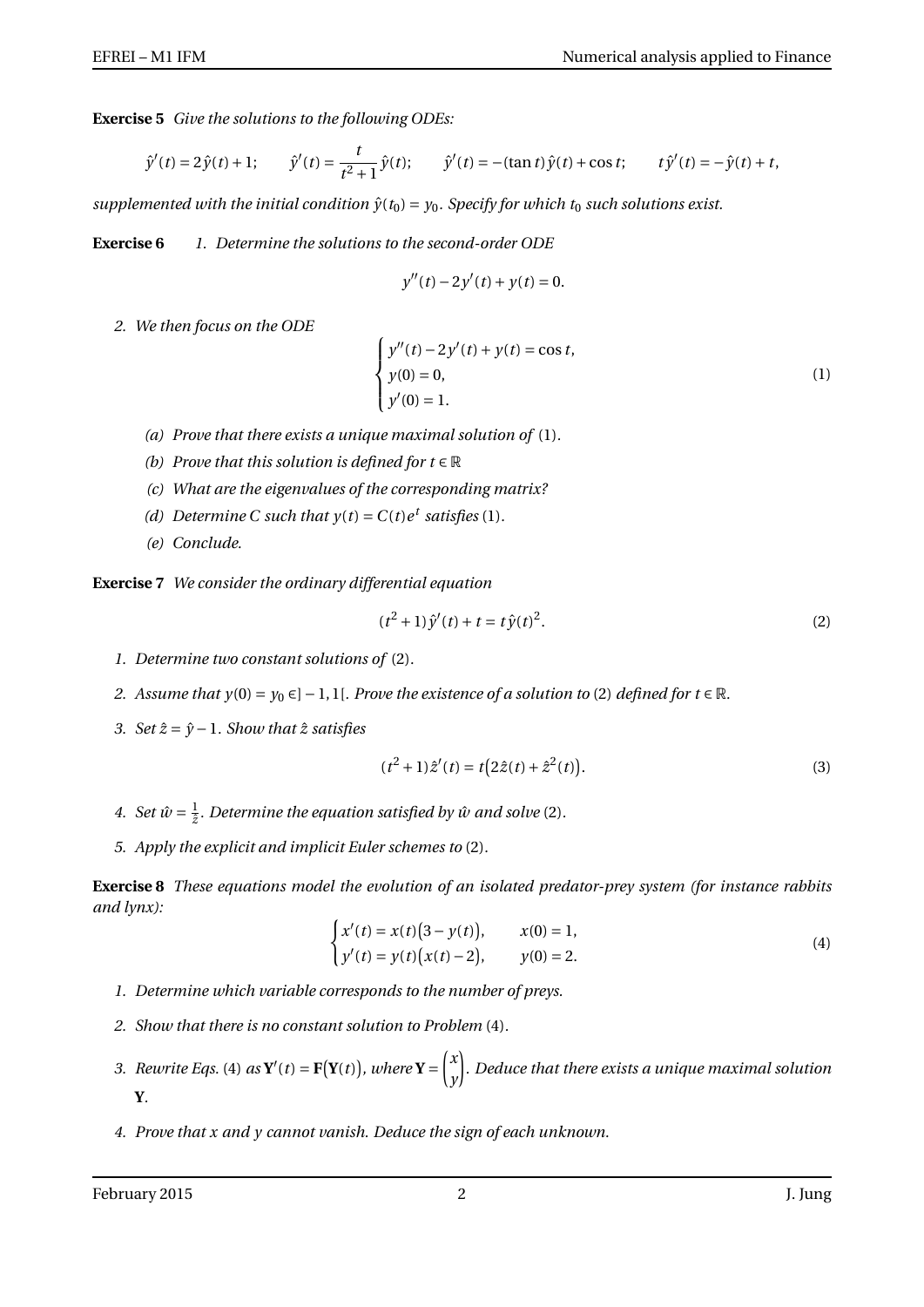- *5. We set*  $H(x, y) = x 2\ln x + y 3\ln y$ . *H is called the* Hamiltonian *of the system. Show that for all t* ≥ 0*,*  $H(x(t), y(t)) = H(x(0), y(0)).$
- *6. Apply the explicit Euler scheme to Eq.* (4)*. Is the numerical Hamiltonian also constant?*
- *7. We introduce the symplectic Euler scheme:*

$$
\begin{cases} x_{n+1} = x_n + \Delta t x_{n+1} (3 - y_n), \\ y_{n+1} = y_n + \Delta t y_n (x_{n+1} - 2). \end{cases}
$$

*Prove this scheme is consistant.*

In the sequel,  $f:[0,1]\times\mathbb{R}\longmapsto\mathbb{R}$  denotes a smooth function of class  $\mathscr{C}^1.$  We aim at approximating the solution of the ODE

$$
\hat{y}'(t) = f(t, \hat{y}(t)).
$$
\n(5)

Let *T* be some positive number and *N* ∈  $\mathbb{Z}_+$ , *N* ≠ 0. Then we set  $\Delta t = \frac{7}{\Delta}$  $\frac{T}{N}$  and  $t^n = n\Delta t$ ,  $0 \le n \le N$ .

**Exercise 9** *We assume in this exercise that*  $f(t, y) = -y$ .

- *1. Solve* (5) *in this case supplemented with the initial condition*  $\hat{y}(0) = 1$ *.*
- *2. Apply the explicit Euler scheme to construct the sequence*  $(\gamma_n)$ *.*
- *3. Yield the explicit expression of y<sup>n</sup> with respect to n and* ∆*t. Is the scheme relevant for any* ∆*t ?*
- *4. Compare*  $\gamma_N$  *and*  $\hat{\gamma}(T)$ *. Conclude.*
- *5. Follow the same directions about the Heun scheme.*
- *6. Which scheme seems to be the most efficient?*

**Exercise 10** *We take in this exercise*  $f(t, y) = 1 - 2y$ .

- *1. Solve* (5) *in this case supplemented with the initial condition*  $\hat{y}(0) = 1$ *.*
- *2. Apply the implicit Euler scheme to construct the sequence*  $(y_n)$ *.*
- *3. Yield the explicit expression of*  $y_n$  *with respect to n and*  $\Delta t$ .

**Exercise 11** *To provide an approximate solution to* (5)*, we propose the scheme*

$$
\frac{3y_{n+2}-4y_{n+1}+y_n}{2} = \Delta t f(t^{n+2}, y_{n+2}).
$$

- *1. How can this scheme be initialized?*
- *2. Show that the scheme is convergent. Determine its order.*
- *3. Is this scheme explicit?*
- *4. In the case*  $f(t, y) = -y$ *, solve the linear inductive relation for*  $y_n$ *.*
- *5. Propose a modification of the right hand side in the previous scheme to improve the order.*

February 2015 **3** J. Jung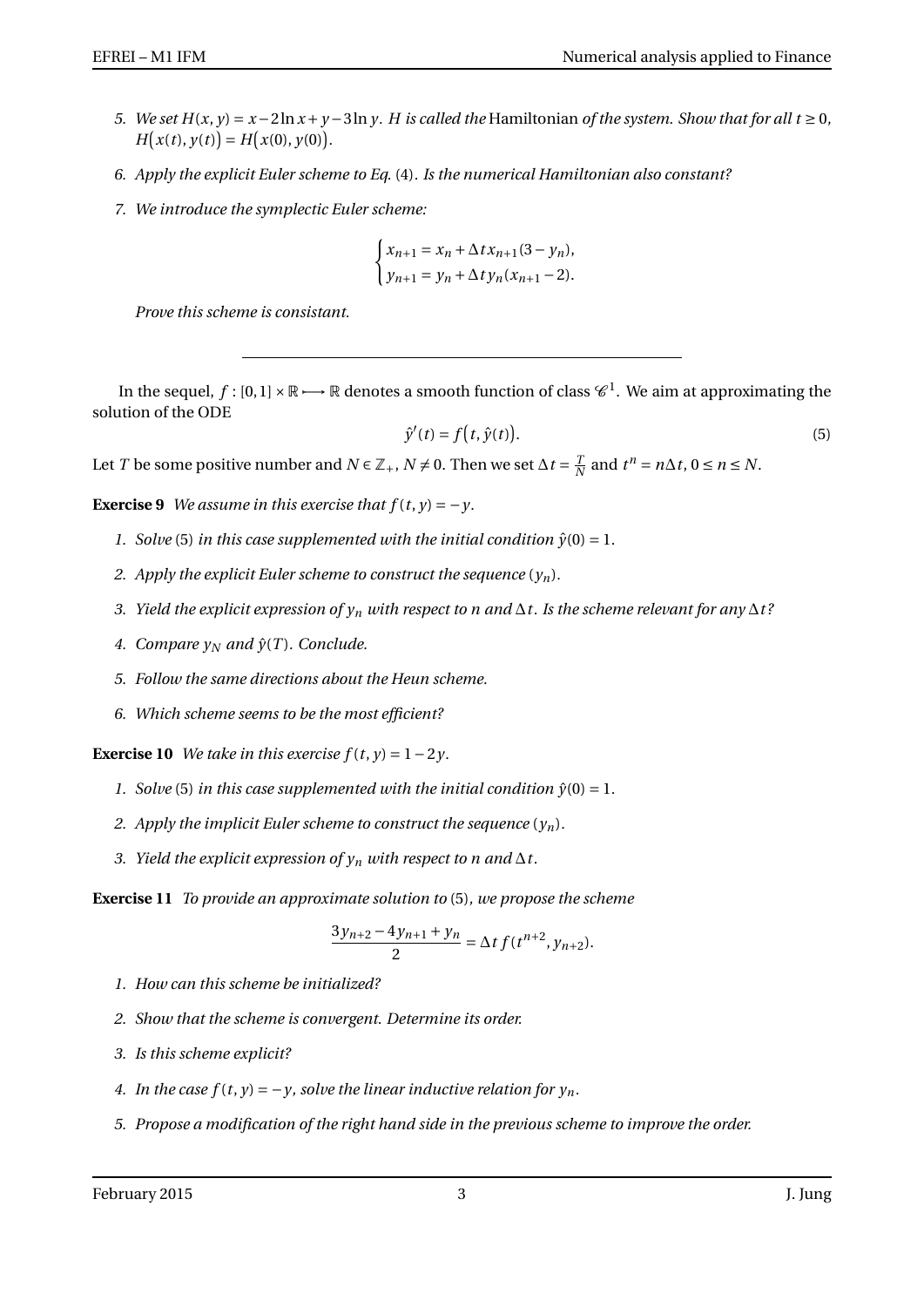**Exercise 12** *The enhanced Euler scheme reads*

$$
y_{n+1} = y_n + \Delta t f\left(t^n + \frac{\Delta t}{2}, y_n + \frac{\Delta t}{2} f(t^n, y_n)\right).
$$

- 1. *Compute*  $\hat{y}''(t)$  *for*  $\hat{y}$  *solution of* (5).
- *2. Show this scheme is convergent and determine its order.*

**Exercise 13** *We aim at studying a numerical scheme dedicated to the resolution of the autonomous ordinary differential equation*

$$
\int y'(t) = f(y(t)),\tag{6a}
$$

$$
y(0) = y_0,\tag{6b}
$$

 $where f: \mathbb{R} \longrightarrow \mathbb{R}$  *is a*  $\mathscr{C}^{\infty}$  *function. We consider the lintrap scheme* 

$$
\frac{y_{n+1} - y_n}{\Delta t} = f(y_n) + f'(y_n) \frac{y_{n+1} - y_n}{2}
$$
\n(7)

*where*  $\Delta t > 0$  *is some positive number and we set*  $t^n = n\Delta t$ ,  $n \ge 0$ .

*1. Does there exist a unique solution to ODE* (6)*?*

## *2. Study of the numerical scheme*

- *(a) Is the scheme explicit or implicit?*
- *(b) Is the scheme well-defined in any case? Show that if f is monotone-decreasing, then the scheme is well-defined.*
- *(c)* For  $\hat{y}$  solution to (6), compute  $\hat{y}''(t)$ .
- *(d) Prove that* (7) *is a consistant scheme up to order* 2*.*
- 3. **Investigation of a particular case.** We suppose in this question that  $f(y) = (y + 1)^2$ .
	- *(a) Compute the exact solution*  $\hat{y}$  *to* (6) *in that case.*
	- *(b) Apply Scheme* (7) *to ODE* (6)*. Express*  $y_{n+1}$  *as a function of*  $\Delta t$  *and*  $y_n$ *.*
	- (c) Let us introduce  $z_n = \frac{1}{y_n+1}$ . Show that  $(z_n)$  satifies an arithmetic progression.
	- *(d) Deduce the expression of*  $y_n$  *<i>with respect to n and*  $\Delta t$ *.*
	- *(e) Compare*  $y_n$  *and*  $\hat{y}(t^n)$ *. Conclude.*

**Exercise 14** *Let us consider the system*

$$
\begin{cases} x'(t) = y(t), \ x(0) = 1, \\ y'(t) = -x(t), \ y(0) = 0. \end{cases}
$$
 (8)

- *1. Prove that the trajectories*  $t \rightarrow (x(t), y(t))$  *are included in the unit circle*  $x^2 + y^2 = 1$ *.*
- *2. Write out the explicit Euler scheme, the implicit Euler scheme and the Crank-Nicholson scheme for the resolution of* (8)*.*
- *3. Do these schemes preserve the trajectories?*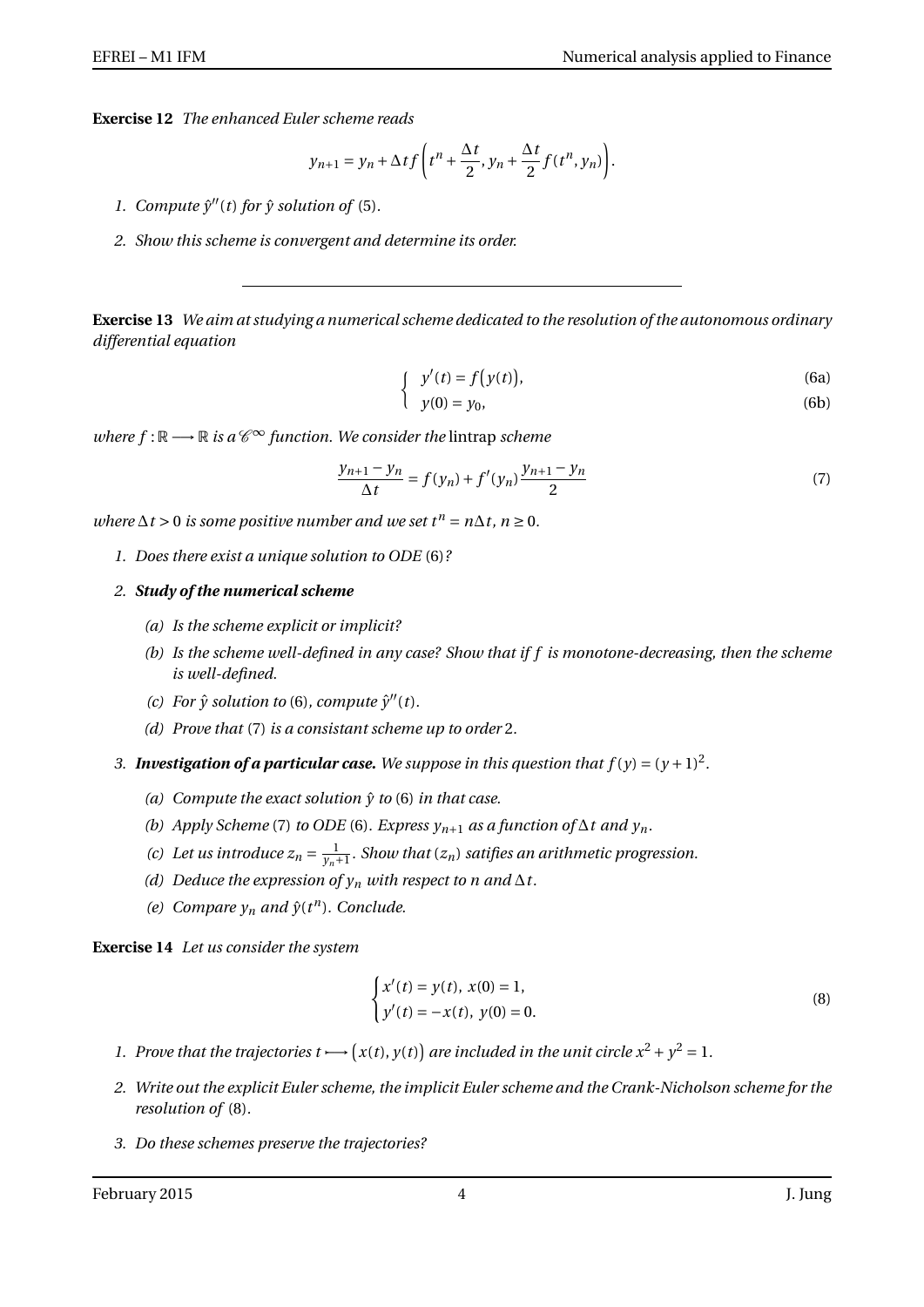**Exercise 15** *Let us consider the ODE*

$$
\begin{cases} \hat{y}'(t) + 3\hat{y}(t)^2 = 0, \\ \hat{y}(0) = 1. \end{cases}
$$
\n(9)

- *1. Solve* (9*). What is the limit of*  $\hat{y}(t)$  *as*  $t \rightarrow +\infty$ ?
- *2. Apply the explicit Euler scheme to this ODE and study the limit as*  $n \rightarrow +\infty$ *.*
- *3. We propose the following scheme*

$$
\frac{y_{n+1} - y_n}{\Delta t} + 3\left(\frac{y_{n+1} + y_n}{2}\right)^2 = 0.
$$
 (10)

- *(a) Derive an expression of yn*+<sup>1</sup> *with respect to y<sup>n</sup> and deduce a condition upon* ∆*t for the limit to be correct as n*  $\rightarrow +\infty$ *.*
- *(b) Show this scheme is consistant at order* 2*.*

**Exercise 16** *Let us consider the following differential equation*

$$
-u''(x) + u'(x) + \left(\alpha^2 - \frac{1}{4}\right)u(x) = f(x),\tag{11}
$$

*where α* > 0 *is some real number and f is a continuous function over* R+*. To supplement Equation* (11)*, we propose two types of boundary conditions:*

$$
u(0) = 0, \qquad u'(0) = 1,\tag{BC1}
$$

$$
u(0) = 0, \qquad u(1) = 2. \tag{BC2}
$$

- *1. We assume in this question ONLY that*  $f(x) = 0$  *for all*  $x \ge 0$ *.* 
	- *(a) Compute the expression of the solution to* (11) *together with* (BC1)*.*
	- *(b) What is the solution for* (BC2)*?*
- *2. General case.*
	- *(a) Prove that there exists a unique solution to Equation* (11) *(for some given f ) supplemented with* (BC1)*.*
	- *(b) What can we say about the problem* (11)*–*(BC2)*?*
	- *(c) Let us set*

$$
\forall x \geq 0, \ \hat{u}(x) = e^{(\frac{1}{2} + \alpha)x} \left( c_0 - \frac{1}{2\alpha} \int_0^x f(y) e^{-(\frac{1}{2} + \alpha)y} dy \right) + e^{(\frac{1}{2} - \alpha)x} \left( d_0 + \frac{1}{2\alpha} \int_0^x f(y) e^{-(\frac{1}{2} - \alpha)y} dy \right).
$$

*Show that*  $\hat{u}$  *satisfies* (11).

- *(d)* Determine  $(c_0, d_0)$  *so that*  $\hat{u}$  *also satisfies* (BC1)*. Same question for* (BC2)*.*
- *(e) Is this expression for*  $\hat{u}$  *always useful?*
- *3. Numerical approach. Let us set*  $\Delta x = \frac{1}{N-1}$  *for some integer*  $N \ge 2$  *and*  $x_i = (i-1)\Delta x$  *for*  $i \in \{1,...,N\}$ *.* In this section, we are interested in designing a numerical scheme to provide approximations  $u_i$  of  $\hat{u}(x_i)$ .
	- *(a) Propose a finite-difference scheme to approximate the solution to* (11)*.*
	- *(b) How to take* (BC1) *into account? Write out the corresponding algorithm to compute u<sup>i</sup> for all*  $i \in \{1, ..., N\}$ .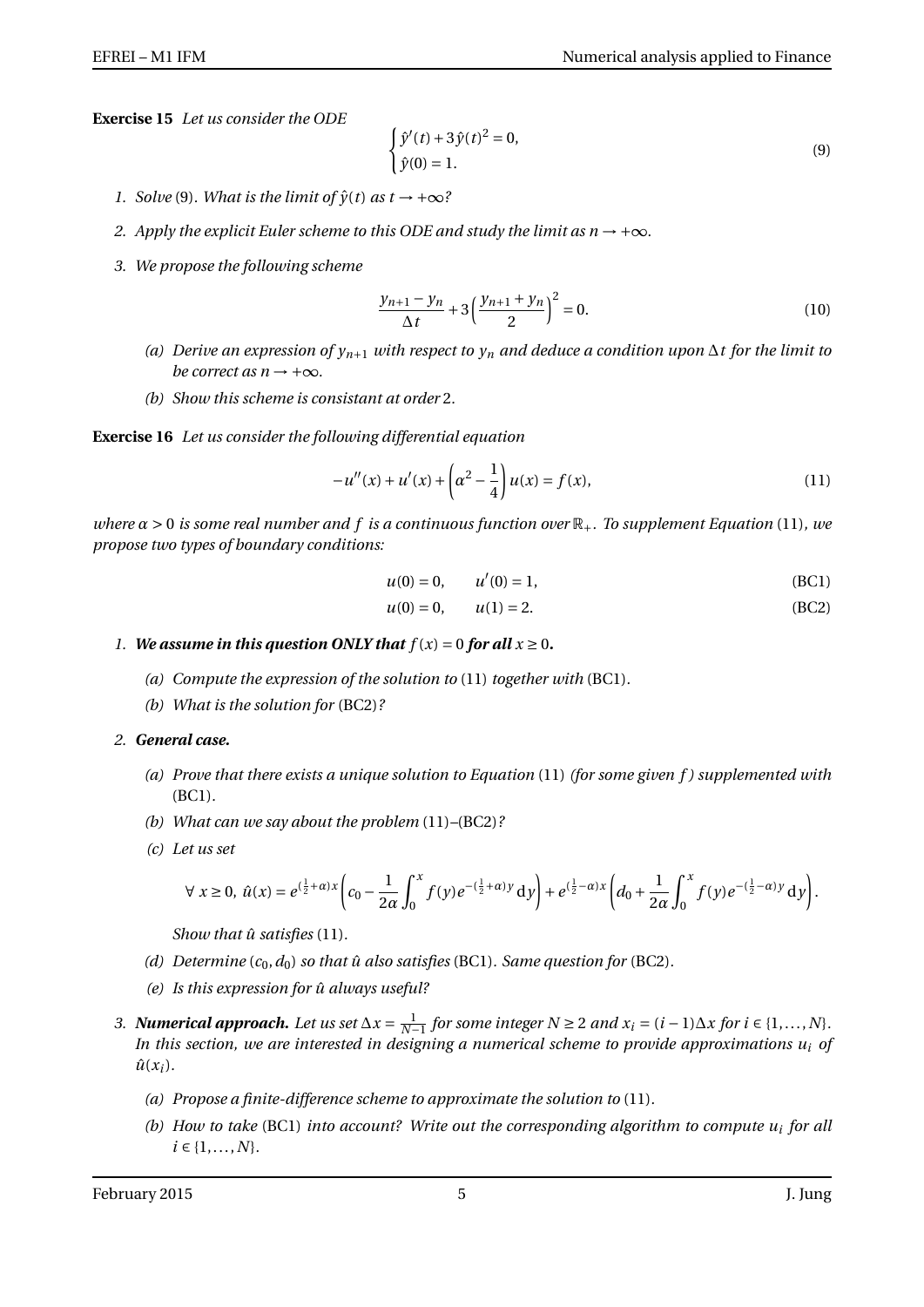- *(c) Same question for* (BC2)*. What can you say about the matrix of the underlying linear system?*
- 4. **Substitution.** Let v be the function such that  $u(x) = v(x)e^{x/2}$ .
	- *(a) Prove that v is a solution of the following equation*

$$
-v''(x) + \alpha^2 v(x) = f(x)e^{-x/2}.
$$
 (12)

- *(b) What are the boundary conditions for v corresponding to* (BC2)*?*
- *(c) Propose a finite-difference numerical scheme to solve* (12)*–*(BC2)*. Does this seem more practical than in Question 3.(c)?*
- *(d)* We admit that the Cholesky factorization of a tridiagonal matrix  $A \in \mathcal{M}_n(\mathbb{R})$  is  $B^T B$  where B is a *bidiagonal upper matrix of the form*

$$
\begin{pmatrix}\n\sqrt{\beta_1} & \gamma_2 & 0 & 0 \\
0 & \ddots & \ddots & 0 \\
\vdots & \ddots & \ddots & \gamma_{n-1} \\
0 & \cdots & 0 & \sqrt{\beta_n}\n\end{pmatrix}
$$

*Adapt the Cholesky algorithm to the factorization of the matrix of Question 4.(c). In particular, show that* (*βi*) *satisfies the inductive relation*

$$
\beta_i + \frac{1}{\beta_{i-1}} = 2 + \alpha^2 \Delta x^2
$$
,  $\beta_1 = 2 + \alpha^2 \Delta x^2$ .

*What is γ<sup>i</sup> equal to?*

**Exercise 17** *We aim at solving the autonomous (*i.e. *f does not depend on t ) ordinary differential equation*

$$
\begin{cases}\ny'(t) = f(y(t)), \\
y(0) = \frac{1}{2}.\n\end{cases}
$$
\n(13)

*We assume that f is of class*  $\mathscr{C}^2(\mathbb{R})$ *.* 

- *1. Justify that ODE* (13) *has a unique equation denoted*  $\hat{y}$ *. What is the regularity of*  $\hat{y}$ ?
- *2. Give the expression of the solution in the following cases:*
	- *(a)*  $f(x) = 1$ ;
	- *(b)*  $f(x) = \lambda x$  *with*  $\lambda \in \mathbb{R}$ *.*
- *3. In the general case, we cannot provide an explicit expression. That is why we aim at constructing approximate values of the solution at some points. More precisely, we set*

$$
t^n = n\Delta t, \, \Delta t = \frac{3}{N},
$$

*for some fixed integer N*  $\geq$  1*. A numerical scheme is a method whose purpose is to compute*  $y_n$  *which is an approximation of*  $\hat{y}(t^n)$ *.* 

- *(a) Do we have*  $y_n = \hat{y}(t^n)$ ?
- *(b) i. Apply the explicit Euler scheme to ODE* (13)*. Express*  $y_{n+1}$  *as a function of*  $y_n$ *. ii.* How many values do we need in order to initialize the sequence  $(y_n)$ ?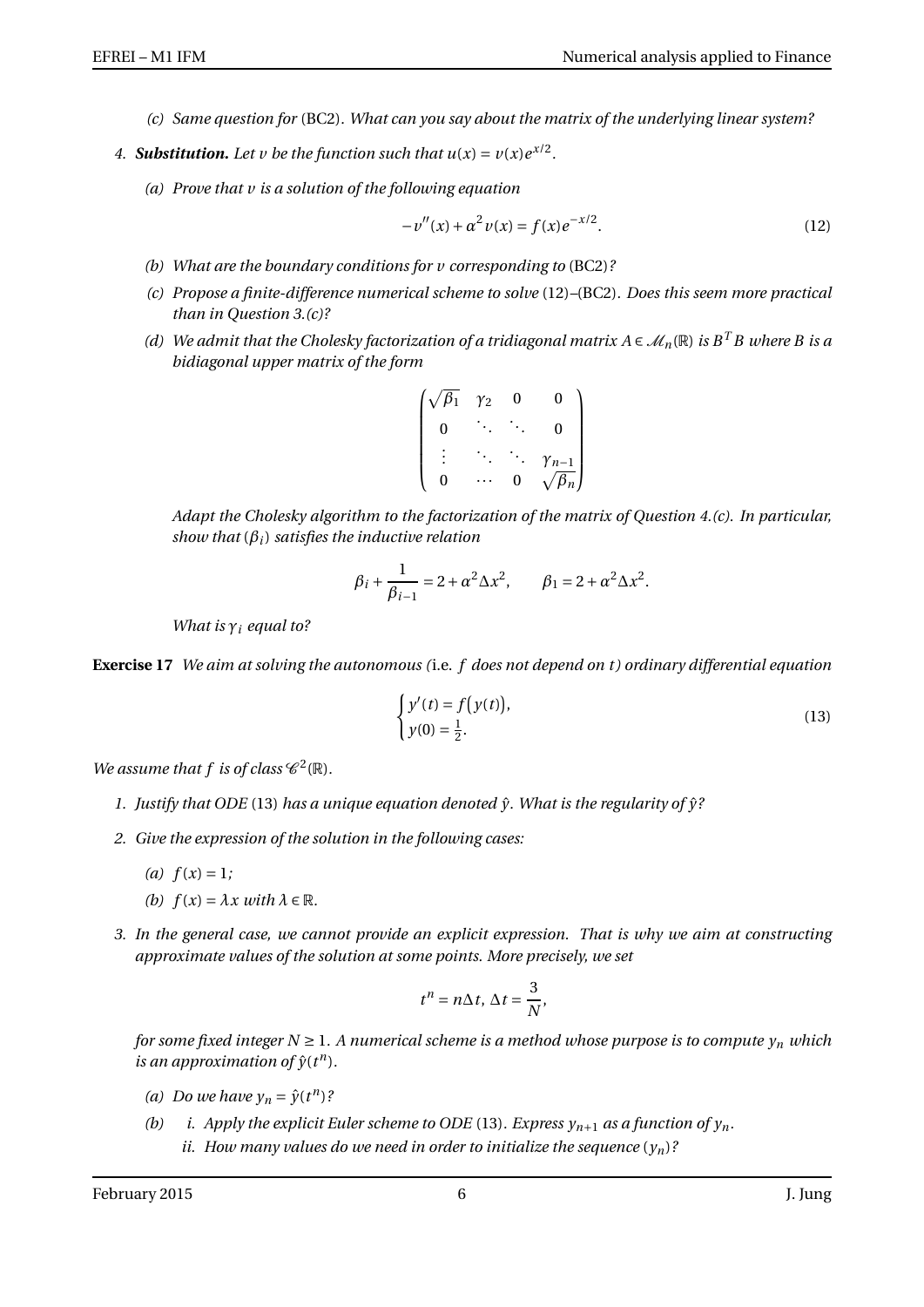- *iii. Write out the algorithm leading to the computation of the sequence*  $(y_n)$ *.*
- *iv. Recall the order of this scheme.*
- *(c) We are interesting in the multi-step scheme*

$$
z_{n+3} - z_{n+1} = \Delta t \left( \frac{7}{3} f(z_{n+2}) - \frac{2}{3} f(z_{n+1}) + \frac{1}{3} f(z_n) \right). \tag{14}
$$

- *i. Prove the consistency of Scheme* (14)*.*
- *ii. Study its stability.*
- *iii. Deduce that this scheme is convergent.*
- *iv. Is this scheme explicit or implicit? Justify your answer.*
- *v. Determine the order of Scheme* (14)*.*
- *vi. How many values do we need in order to initialize the sequence* (*zn*)*? Explain how to compute these initiliazing values.*
- *vii.* Write out the algorithm leading to the computation of the sequence  $(z_n)$ *.*
- *viii. Which scheme would you recommend: Euler (Q. 3.(b)) or Scheme* (14)*?*
	- *ix. Apply Scheme* (14) *when*  $f(x) = 1$ *. Compute the exact expression of*  $z_n$  *for all n.*

**Exercise 18** *We focus in this exercise on the ordinary differential equation*

$$
\begin{cases}\nx_1'(t) = -x_1(t) - x_1(t)x_2(t), & x_1(0) = \frac{1}{3}, \\
x_2'(t) = -\frac{x_2(t)}{x_1(t)}, & x_2(0) = \frac{2}{3}.\n\end{cases}
$$
\n(15)

*We set*  $F(x, y) = \begin{cases} -x - xy \\ y \end{cases}$ − *y x*  $\int$  *and X*(*t*) =  $\int_{x_1(t)}^{x_1(t)}$ *x*2(*t*) ¶ *.*

- *1. Rewrite ODE* (15) *by means of X and F .*
- *2. Does there exist a solution to ODE* (15)*?*
- *3. Is it possible to provide an explicit expression of the solution?*
- *4. Let* ∆*t* > 0 *be such that* ∆*t* <  $\frac{1}{2}$ 2 *. We propose the numerical scheme*

$$
\begin{cases}\n\frac{x_1^{n+1} - x_1^n}{\Delta t} = -x_1^n - x_1^n x_2^{n+1}, & x_1^0 = \frac{1}{3}, \\
\frac{x_2^{n+1} - x_2^n}{\Delta t} = -\frac{x_2^{n+1}}{x_1^n}, & x_2^0 = \frac{2}{3}.\n\end{cases}
$$
\n(16)

- (a) Show by induction that the sequences  $(x_1^n)$  and  $(x_2^n)$  belong to  $(0, 1)$  and are monotone-decreasing.
- *(b) Deduce that they are convergent. Determine their limits.*
- *(c) Is Scheme* (16) *explicit?*
- (d) Express  $x_1^{n+1}$  and  $x_2^{n+1}$  as functions of  $x_1^n$ ,  $x_2^n$  and  $\Delta t$ . Deduce that this one-step scheme is con*sistant.*

**Exercise 19** *We now study the pure advection equation*

$$
\begin{cases}\n\partial_t Y(t, x) + \alpha \partial_x Y(t, x) = 0, & x \in (0, 1), \\
Y(t, 0) = 0, & (17) \\
Y(0, x) = Y_0(x), &\n\end{cases}
$$

*with the same assumptions for α and Y*<sup>0</sup> *as in the previous exercise.*